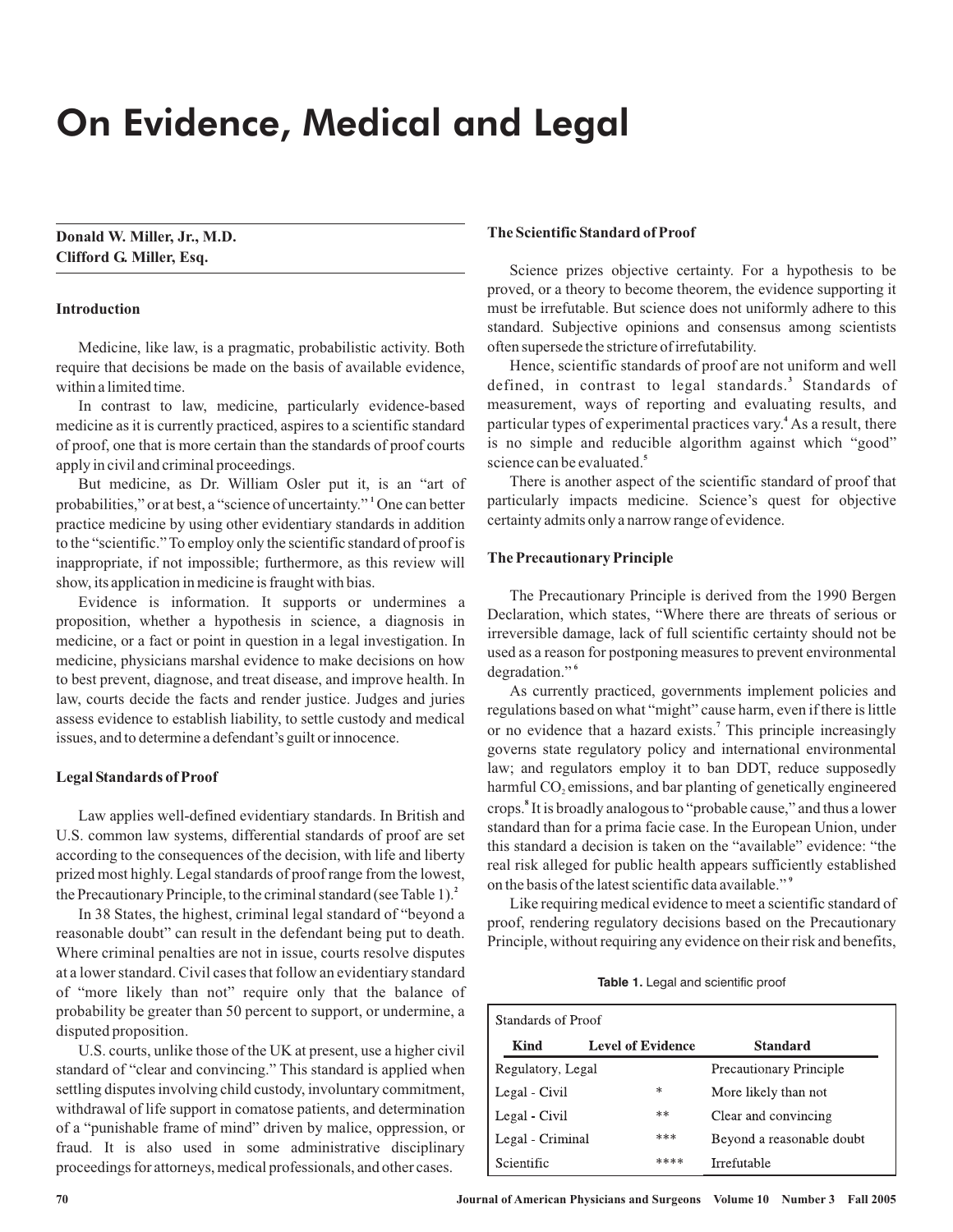must be questioned. The benefits achieved from having banned DDT are disputed; and, not having access to this pesticide, 50 million people have died from DDT-preventable malaria. **10**

#### **Randomized ControlledTrials**

Evidence-based medicine (EBM) promotes the "…use of current best evidence in making decisions about the care of individual patients."<sup>11</sup> Only well-designed, randomized controlled trials (RCTs) produce medical evidence that can meet the scientific standard of proof.<sup>12</sup> Systematic reviews ("meta-analyses") of multiple RCTs are even better. Meta-analyses are the "gold standard" of scientific medical evidence, and EBM proponents put them at the top of the EBM evidence pyramid. **13,14**

Investigators have carried out seven randomized controlled trials on transmyocardial laser revascularization (TMR).<sup>15-21</sup> In this procedure the surgeon burns 1-mm full-thickness holes through the heart muscle with a laser, 1 cm apart in a line from the base to the apex, and then in other lines 1 cm from each other, for a total of 20 to 40 channels. These channels and the capillaries that grow out from them provide a way for blood being pumped out of the left ventricle to nourish the myocardium. The channels seal over on the epicardial side and mimic the sinusoids in a reptile's heart, which has no coronary arteries.

These RCTs prove beyond a reasonable doubt, if not irrefutably, that TMR relieves angina, improves myocardial perfusion, and reduces the need for subsequent angina-related hospitalizations. Accordingly, ACC/AHA guidelines now recommend TMR as a "Class IIA" therapy for intractable angina, which means the "weight of evidence is in favor of usefulness/efficacy," with a "Level of Evidence: A," i.e., "data derived from multiple randomized clinical trials." **22**

These ACC/AHA guidelines apply to the average patient in the population with intractable angina. Medicine endeavors to make decisions for individual patients in the context of population-based information like this. Data from these TMR trials do not provide information the surgeon needs to treat a specific patient. Some patients with small coronary arteries might benefit from TMR done in conjunction with coronary bypass surgery, since graft patency rates are low in these patients. The operative mortality for TMR is higher in patients with poor ventricular function. Should the surgeon use an intra-aortic balloon pump in these patients? These trials do not provide answers to treatment questions like this.

With regard to Alzheimer's disease, Saver and Kalafut calculate that 127 RCTs would have to be done in 63,500 patients over a 286 year period to determine the optimal combination of agents to treat this disease. **23**

## **Meta-Analyses**

Systematic reviews combine trials that address similar questions, like whether albumin or crystalloid is better for volume expansion, in order to achieve a statistically more certain conclusion. The Cochrane Injuries Group Albumin Reviewers in Britain performed a meta-analysis in 1998 of 30 RCTs on volume replacement in critically ill trauma victims, and they found that the risk of death was 6 percent higher in patients given albumin rather

than crystalloid.<sup>24</sup> It is notable that none of the study's seven analysts had experience working in an intensive care unit.

When the study was published, the Times (London) reported that it "suggests that up to 30,000 patients in Britain alone have died because they were treated with human albumin solution." The director of the Cochrane Centre in Oxford said that he would sue any doctor who gave him an infusion of albumin and that patients should seek redress in the courts for clinical negligence if the guidelines based on this analysis were transgressed. **25**

Another systematic review on this subject, published in 2001, analyzed 55 RCTs, including ones that had a lower mortality with albumin that the first meta-analysis left out. This 2001 study concluded that albumin has no adverse effect on mortality. **26**

Analysts employ statistical techniques in their systematic reviews that include a numerical scale for weighting the quality of each trial. Juni and colleagues show how analysts can obtain diametrically opposing results depending on which of the more than 25 scales they use to distinguish between high- and lowquality RCTs. **27**

Another source of bias is the study's sponsor. The UK's National Health Service (NHS), which stocks albumin and crystalloid in its hospitals, funded the 1998 albumin meta-analysis. Albumin is 30 times more expensive than crystalloid, and the study's sponsor would save a lot of money if it only had to purchase crystalloid. Other meta-analyses suffer similar flaws, such as a recently published one claiming that high-dose vitamin E supplements increase mortality.<sup>28</sup> Critics have exposed the methodological flaws in this study. **29,30**

#### **Epidemiologic Evidence**

Randomized trials provide epidemiologic evidence framed in terms of statistical significance. Epidemiology examines the incidence of disease and the effects of therapeutic interventions at the population level. It cannot answer the question of whether x causes y in a specific individual. The U.S. Federal Judicial Center's *Reference* Manual on Scientific Evidence states: "Epidemiology...does not address the question of the cause of an individual's disease. This question…[of]…specific causation is beyond the domain of the science of epidemiology…. [It] addresses whether an agent can cause a disease, not whether an agent did cause a specific disease"<sup>2, p381</sup>

Epidemiology can show that an association exists between the agent in question and a given toxicity or disease, at the population level. Epidemiologic evidence cannot establish a causal association unless other biological evidence backs it up. The Bradford Hill criteria spell out what that evidence needs to be.<sup>30,31</sup> Regardless of these criteria, some U.S. courts will admit epidemiology as evidence justifying an inference of causation in toxic tort litigation on a "balance of probability" when the relative risk is shown to exceed 2.0. U.S. courts also admit studies with a lower relative risk while recognizing that such studies may be insufficient proof of specific causation.<sup>2, p384</sup>

Evidence from epidemiologic RCTs does not necessarily meet a scientific standard of proof. Indeed, biases in methodology can generate evidence that does not even meet the lowest legal-civil standard of proof. These include faulty trial protocols, reporting outcomes in terms of relative risk without giving absolute risk of all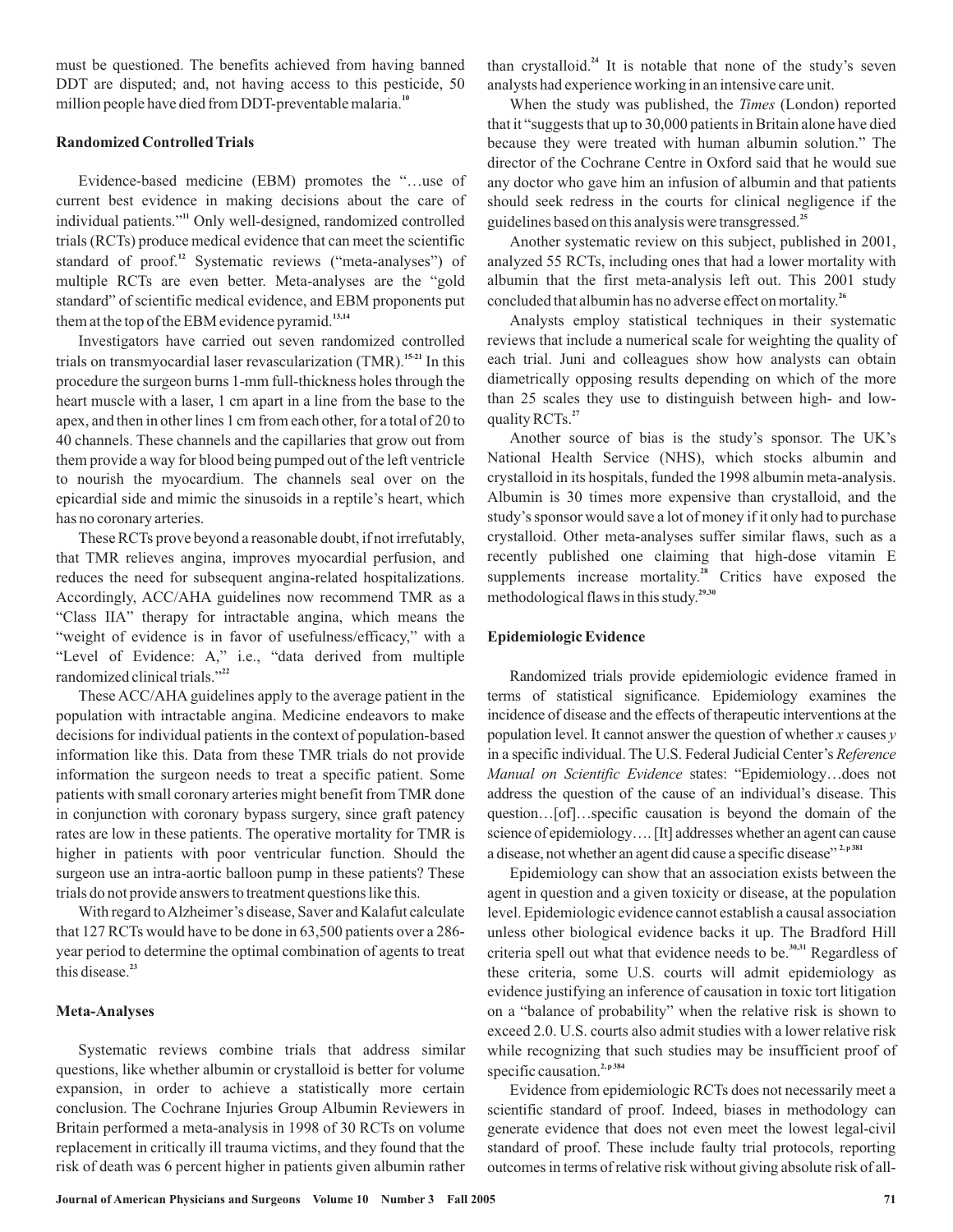cause deaths, and justifying interventions on surrogate outcomes (e.g., cholesterol level) when the primary outcome (freedom from myocardial infarction and survival) is not improved. **33**

The investigator's interpretation of the trial's results is especially prone to bias.<sup>34</sup> And, as seen in the NHS albumin meta-analysis, a study's source of funding can affect its results.<sup>35,36</sup> Als-Nielson and colleagues found that RCTs funded by pharmaceutical companies are significantly more likely to recommend the experimental drug as the treatment of choice than are studies funded by organizations that have no financial stake in the outcome. **37**

Chan and Altman reviewed 519 RCTs that were published in December 2000 and indexed in PubMed. They found that incomplete reporting of outcomes (described in the methods section but not in the results section) was common, and conclude that the medical literature of randomized trials represents a selective and biased subset of study outcomes.<sup>38</sup> As one observer put it, "Epidemiological analysis is notoriously susceptible to misinterpretation, and even manipulation. Two sets of researchers can extract diametrically opposed results from the same data." **39** The pharmaceutical and biotech industries now fund more than 60 percent of the RCTs that medical journals publish, which raises the concern that supposedly objective science is being turned into a marketing tool. **40**

## **EyewitnessTestimony**

EBM protagonists place case reports near the bottom of the medical evidence pyramid alongside editorials and opinions. They call this eyewitness-like testimony "anecdotal." Nevertheless, like witness testimony in the courtroom, the most essential evidence in medicine is the patient's story. **41**

In a court of law, eyewitness testimony is often the primary source of information that the court must use to reach a verdict. Prosecutors and defense attorneys cross-examine witnesses to plumb the evidentiary reliability of their testimony and introduce, when available, more scientific, "hard" evidence, such as DNA hair analysis, that can corroborate it. **2**

## **Case Reports**

Most medical evidence does not meet the scientific standard of proof; and, as in law, it should be judged by a standard of proof appropriate to the fact or point in question.<sup>42</sup> An "anecdotal" case report can provide evidence of probative value, just like eyewitness testimony in a murder trial.And it can be similarly tested, by second opinions, re-examination, laboratory tests, and follow-up.

# **Specific Causation**

A single case report can prove that a drug causes an adverse reaction. Three events related to administration of the drug prove specific causation: 1) *challenge*—the reaction occurs after the drug is given; 2) *de-challenge*—it resolves when the drug is discontinued; and 3) *re-challenge*—the adverse event recurs when the drug is given a second time.<sup>43</sup> Causation is judged to be certain owing to this "double hit" of challenge and re-challenge.

The U.S. Food and Drug Administration (FDA) and pharmaceutical companies acknowledge that just one challenge/de-challenge/re-challenge (CDR) case proves causality.<sup>44</sup> The FDA states, "Even a single well-documented case report can be viewed as a signal [of causation], particularly if the report describes a positive re-challenge." <sup>45</sup> In another report, the FDA notes that determining causality includes "assessment of temporal relationships [and] de-challenge/re-challenge information…which is usually considered your strongest evidence of a causal association." <sup>46</sup> And as Stephens' Detection of New Adverse Drug Reactions puts it, a positive re-challenge is "probably the strongest proof of a causal relationship."<sup>47</sup> If giving the drug a second time is not done, owing to ethical considerations, three cases of challenge/de-challenge (CD) can prove causality.

Heparin causes thrombocytopenia in a small percentage of patients (2-3 percent). In one patient, after a 10-day course of heparin the platelet count dropped from  $200,000/\text{mm}^3$  to  $60,000$ . Over the next 20 days, off heparin, it returned to normal (179,000). A second bolus of heparin was then given, which promptly dropped the platelet count to 49,000. No other causes for thrombocytopenia were evident, and the presence of heparin/platelet factor 4 antibodies provides biologic plausibility on how heparin can cause this adverse effect.<sup>48</sup> This single case proves that heparin causes life-threatening thrombocytopenia in some people. Likewise, one CDR case of suicide ideation after taking flouxetine (Prozac) is sufficient to prove that the drug causes this reaction. **49**

With regard to drugs and vaccines, the Institute of Medicine (IOM) acknowledges that "[t]he recurrence or nonrecurrence of the adverse event will often have a major impact on the causality assessment." **50**

## **Similar Fact Evidence vs. Case Series and De-Challenges**

The judiciary follows well-developed rules on admissibility of evidence. Hearsay evidence is not admissible (except for civil cases in the UK and certain well-defined areas such as business records in criminal cases) nor is opinion evidence (except for expert opinion on technical and scientific matters). "Similar fact evidence" is normally inadmissible in English law criminal proceedings unless its value as proof outweighs its prejudicial effect. In the *Brides in* the Bath case, the defendant, George Smith, was accused of drowning his bride in the bathtub.<sup>51</sup> No physical evidence implicated him in her death, but she had signed over her estate to him on their betrothal.

Evidence was admitted at trial that this person, using different names, had married two other women who also drowned in their bathtubs. They too had made financial arrangements from which he would benefit. This evidence was strong proof that outweighed its prejudicial effect. It was sufficient to find Smith guilty as charged, and he was executed in 1915.

This early English law example shows that similar fact evidence is analogous to challenge/de-challenge/re-challenge evidence in medicine. Both are capable of demonstrating causality to the highest standards of proof. In *Brides in the Bath*, their deaths precluded a de-challenge, but such evidence is essentially the same as three CD cases in proving causation. This also demonstrates that the plausibility of a single case report can be reinforced by each subsequent report, whereby a case series taken together can provide a substantially higher degree of proof than each report taken individually or isolated spontaneous reports of adverse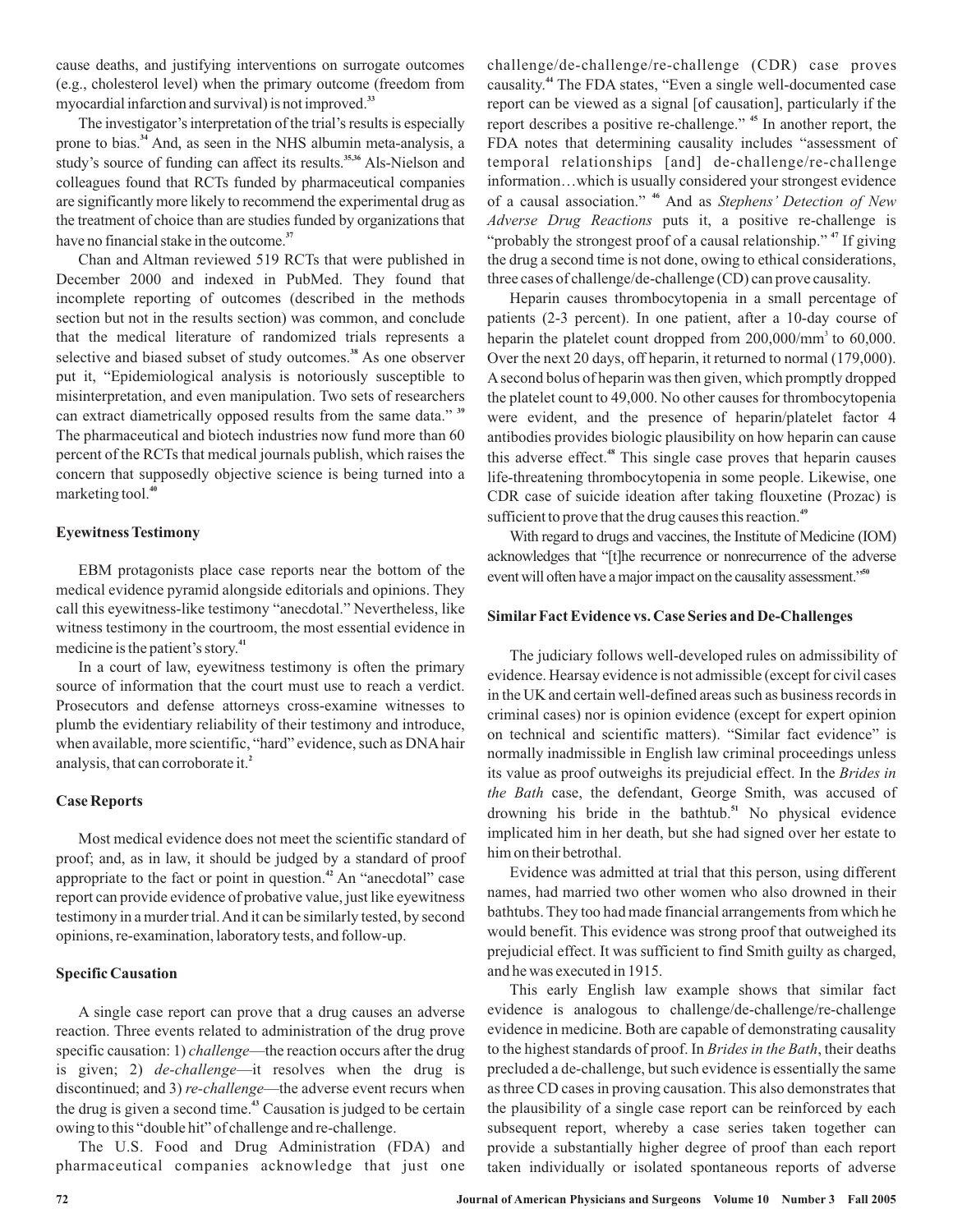events. One such case series is that of Wakefield et al., which shows a possible association of autistic regression, intestinal complaints, and ileal lymphoid-nodular hyperplasia following MMR vaccination in 12 children. **52**

# **Medical Evidence inAutism**

An epidemic of autism afflicts children today. Fifty years ago fewer than one in 10,000 children had this devastating malady, but today, with a prevalence of one in 166, one in every 68 American families has an autistic child.<sup>53,54</sup> A number of parents with autistic children and some investigators believe that the measles-mumpsrubella (MMR) vaccine and/or vaccines that contain thimerosal, especially in combination, can cause autism. Indeed, the director of the Autism Research Institute states, "Thousands of parents report—and demonstrate with home videos—that their children were normal and responsive until suffering an adverse vaccine reaction." **55**

Medical practitioners first inject the MMR vaccine into American children at age 12-15 months, and then a second time when they are ages 4 to 6.<sup>56</sup> Injecting two widely separated doses of this vaccine constitutes a challenge/de-challenge/re-challenge in susceptible children. A valid way to test the hypothesis that MMR vaccine causes autism is to adopt the methodology that the FDAand pharmaceutical companies use to show that a particular drug causes an adverse reaction—a CDR case report or CD case series. One well documented case of a normally developing child who becomes autistic after being given the MMR vaccine, improves with therapy, and then regresses following the second dose (re-challenge) would be strong proof that this hypothesis is true.

Public health officials and their respective medical establishments in the United States and United Kingdom will not accept this kind of evidence with regard to vaccines, stating: "The weight of currently available scientific evidence does not support the hypothesis that vaccines cause autism."<sup>57</sup> For them, only epidemiologic evidence is sufficiently "scientific." But epidemiologic evidence, as an application of statistics, is open to manipulation and bias. Since it does not meet the scientific standard of irrefutability, it is not per se "scientific."

The chairman of the IOM Committee on Immunization Safety Review acknowledges that "[the Committee] does not exclude the possibility that MMR vaccine could in rare cases contribute to autistic spectrum disorders … because epidemiological evidence lacks the precision to assess rare occurrence and the proposed biological models, although far from established, are nevertheless not disproved." **58**

Absence of evidence is not evidence of absence. Clinical importance is not equivalent to statistical significance. With rare and uncommonly occurring diseases, a nonsignificant finding in a randomized trial does not necessarily mean that there is no causal association between the agent in question and the disease.<sup>59</sup> Such trials are subject to a false-negative Type II error, which incorrectly supports the null hypothesis that agent  $x$  does not cause disease  $y$ .

## **Commonality ofMedical and Legal Evidence**

In a legal case, lawyers organize the evidence they obtain to create a "factual matrix." Elements of information are corroborated and cross-correlated to present a consistent, linked set of facts. Law tests the reliability of the sources of information, in addition to testing the information the sources supply. It admits evidence from a broad range of sources, which include human witnesses, documents, and machine "witnesses" (material on computers, audio, and video).

Courts tend to exclude information, like hearsay evidence, if the court lacks the means to test its reliability. Medical evidence is the same. It begins with admitting (of necessity) the patient's oral account. Labeling witness testimony "anecdotal" does not render it inherently unreliable. Oral or eyewitness evidence and "anecdote" are not synonymous. Eyewitness evidence can be tested **.**

In a medical case, physicians also marshal evidence from a variety of sources to create a factual matrix. They include, in addition to statistical epidemiologic evidence, case reports, case series, their own clinical experience and judgment, the opinions of others.<sup>60</sup> And medicine, like law, has various means for testing and assessing evidence, which include reproducibility and predictability in addition to statistical significance. Medical evidence spans the gamut of proof, from "more likely than not" to "irrefutable."

In writing "evidence-based" testing and treatment guidelines, EBM advocates make recommendations based only on evidence obtained from controlled trials and meta-analyses. Considered "best practices," such guidelines are now used by government agencies, third-party payers, and managed care organizations to decide coverage and track physicians' "quality of care."<sup>61</sup> But the factual matrix in each patient, which includes genetic and biologic variations and coexisting diseases, renders application of these epidemiologically based guidelines problematic. There are often special circumstances in a particular patient, described by Welsby as "Type 3 complexity," that guidelines do not address.<sup>62</sup> The commonality of medical and legal evidence helps expose the inherent flaw in these EBM two-dimensional, reductionist flowcharts.

#### **Dealing with** *Daubert*

In scientific and technical matters, judges and juries rely on the testimony of individual experts. The U.S. legal system has rules of evidence that regulate the admission of such testimony. But these rules of evidence do not question or regulate the rules, methods, procedures, and evidence generally accepted in medicine. Expert testimony based on flawed medical evidentiary practices will continue to fail courts and litigants and result in unreliable and unjust court decisions.

U.S. courts always have had power to exclude or admit medical, scientific, or other technical evidence. In 1923 the U.S. Circuit Court of Appeals laid down a "general acceptance" test for the admission of novel scientific opinion testimony in *Frye v* United States, which stated: "The thing from which the deduction is made must be sufficiently established to have gained general acceptance in the particular field to which it belongs."  $63$ , p 1014 The Court affirmed the trial judge's refusal to admit evidence of the results of a "systolic blood pressure deception test" (a predecessor to the polygraph).

Following the 1975 enactment of new Federal Rules of Evidence, and particularly Rule 702 dealing with scientific evidence, in 1993 the U.S. Supreme Court, in *Daubert v. Dow*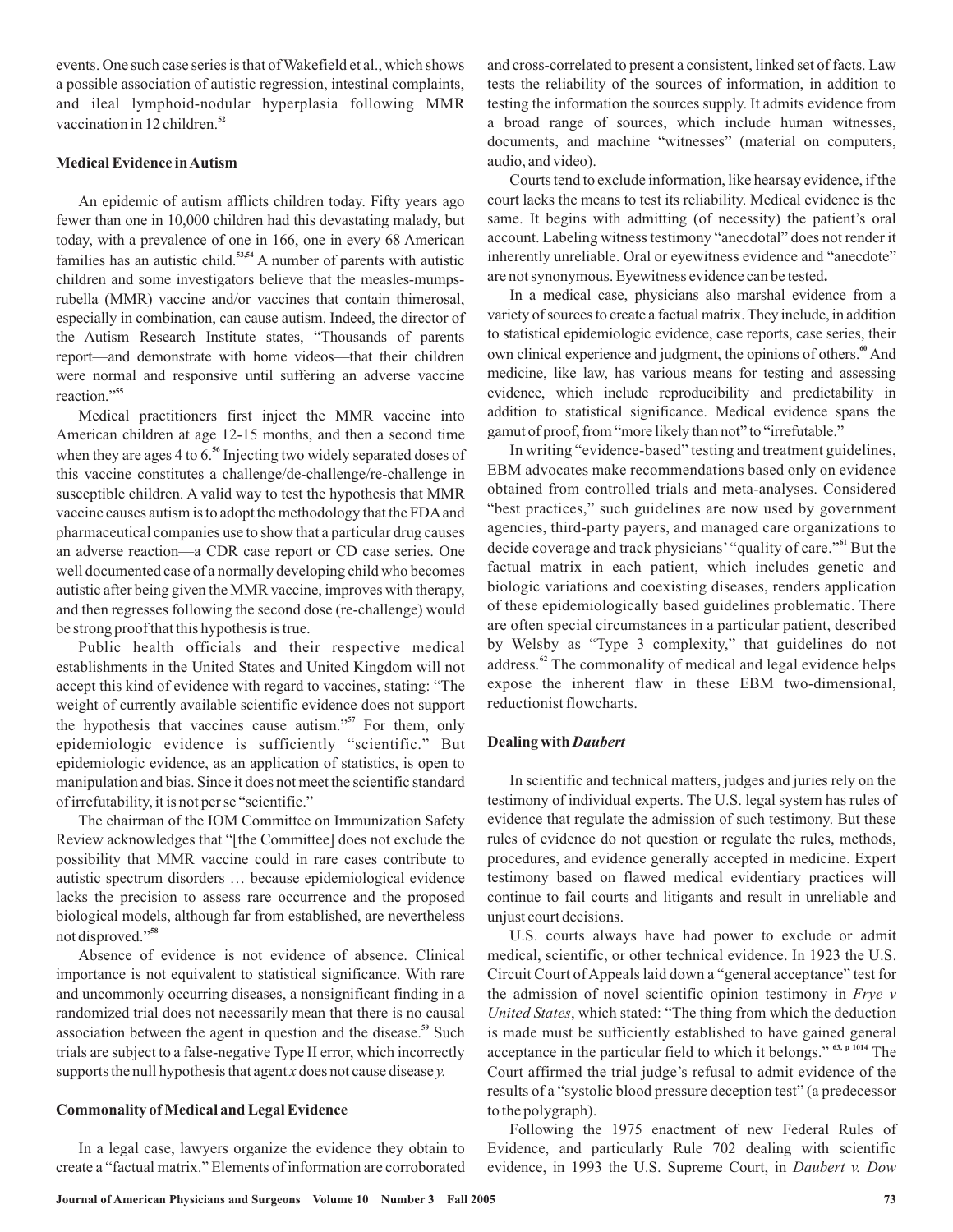*Merrell Pharmaceuticals, Inc.* , for the first time obliged federal reliable.<sup>58</sup> Daubert makes judges "gatekeepers" of medical/ judges to be proactive and screen the medical scientific evidence of individual experts in toxic tort litigation to ensure it is relevant and scientific expert testimony measured against the benchmarks of existing knowledge and practice. **59**

A judge must now ascertain whether scientific evidence is grounded "in the methods and procedures of science.…" The Court emphasized that the "inquiry envisioned by Rule 702 is...a flexible one." It then identified four factors to consider when assessing whether a theory or technique is derived scientifically. These include its methodology, testability, subjection to peer review, and general acceptance by the scientific community.

In practice, *Daubert* is vulnerable to manifold corruptions excluded in favor of the less reliable. *Daubert* rules do not correct resulting in relevant reliable evidence being systematically erroneous theories that have become accepted medical thinking, including theories about what evidence is reliable. Editors can subvert peer review by selecting only reviewers who will reject papers that run counter to—or praise papers that support—the interests of journal's advertisers or its owners. Lines of independent research contradicting conventional wisdom can systemically remain unpublished.

Such hard-to-publish research may prove that what the scientific community generally accepts as correct is, in fact, wrong. Research follows the funding, resulting in a wealth of publications favoring the funding interests. This can have a disproportionate effect on the "weight" of evidence, especially for epidemiologic evidence in court.

According to some leading trial lawyers, plaintiffs now have to demonstrate near certainty before a court will allow a novel scientific theory to prevail (Waters CA of Waters & Kraus, personal communication, 2004). Following the lead of evidence-based medicine, U.S. courts place a premium on epidemiologic data. **66**

normally be presented first. The Reference Manual on Scientific *Evidence* states: "[A]n agent cannot be considered to cause the research on mechanisms of toxicity, and animal and in vitro tissue courts that have adopted *Daubert*, this epidemiologic prerequisite Before a U.S. judge will allow the plaintiff to prove specific causation, epidemiologic evidence that a causal association exists between the agent in question and a given toxicity or disease must illness of a specific person unless it is recognized as a cause of that disease in general."<sup>2, p 385</sup> After jumping this hurdle, the judge will then admit other medical evidence for proving specific causation, such as CDR case reports and CD case series, pharmacological studies. In U.S. federal courts and in an increasing number of state has blocked litigation on harm done by mercury amalgams, thimerosal, and MMR vaccine. **67**

With regard to uncommonly occurring and rare events like adverse drug reactions and vaccine-induced autism, judges need to realize that a CDR case report and CD case series alone can prove causation to a very high standard. Courts will be informed of apposite evidence of this kind if, and only if, evidence in medicine and medical science does the informing.

Moreover, *Daubert* aside, for this to happen, medicine needs to develop a better understanding of the nature of evidence and of evidentiary proof, by emulating law's approach to evidence. Law in turn needs a better understanding of the shortcomings of medicine's current approach to evidence.

**Donald W. Miller, Jr., M.D.,** is a professor of surgery in the Division of Cardiothoracic Surgery at the University of Washington School of Medicine. E-mail: dwm@u.Washington.edu.

**Clifford G. Miller, Esq.** is a commercial lawyer in private practice, London, England; BSc Hons (Physics) ARCS; Solicitor of the Supreme Court of England; and former examining lecturer in law, London University. E-mail: cgmiller@cliffordmiller.com.

The authors have no conflicts of interest to disclose.

#### **REFERENCES**

- Silverman ME, Murray TJ, Bryan CS, eds. The Quotable Osler. Philadelphia, Pa.: American College of Physicians; 2002. **1**
- <sup>2</sup> Federal Judicial Center. Reference Manual on Scientific Evidence. 2<sup>nd</sup> ed. Palm Beach Gardens, Fla.: LPR Publication; 2000. Available at: http://www.fjc.gov/public/pdf.nsf/lookup/sciman00.pdf/\$file/sciman00. pdf. Accessed Jan 15, 2005.
- <sup>3</sup> Feverabend P. Against Method. London: Verso; 1993.
- Collins H, Pinch T. **4** *The Golem: What Everyone Should Know About* . Cambridge, Mass.: Cambridge University Press; 1993. *Science*
- <sup>5</sup> Gieryn T. Boundaries of science. In: Jasanoff S, Markle G, Petersen J, Pinch T, eds. Handbook of Science and Technology. Thousand Oaks, Calif.: Sage; 1995:393-443.
- Chase A. Some cautionary remarks about the precautionary principle. **6** Available at: http://www.apec.org.au/docs/chase.pdf. Accessed Feb 3, 2005.
- Whelan EM. Our stolen future: a reckless use of the precautionary principle. Committee for a Constructive Tomorrow; 1997. Available at: http://www.cfact.org/IssueArchive/stolen-future.497.txt. Accessed Feb 3, 2005. **7**
- Goklany IM. *The Precautionary Principle: A Critical Appraisal of Environmental Risk Assessment*. Washington, D.C.: Cato Institute; 2001. **8**
- (2003) ECR I-9693, §48. *Commission v. Denmark* **9**
- Edwards JG. DDT: a case study in scientific fraud. **10** *J Am Phys Surg* 2004;9:83-88.
- Sackett DL, Straus SE, Richardson WS, et al. **11** *Evidence-Based Medicine: How to Practice and Teach EBM.* 2<sup>nd</sup> ed. Edinburgh: Churchill Livingstone; 2000.
- <sup>12</sup> Evidence-Based Medicine Working Group. Evidence-based medicine: a new approach to teaching the practice of medicine. JAMA 1992;268: 2420-2425.
- <sup>13</sup> The Evidence-Based Medicine Working Group, Guyatt G, Rennie D, eds. Clinical Practice. Chicago, III.: AMA Press; 2002. *Users' Guide to the Medical Literature: Essentials of Evidence-Based*
- <sup>14</sup> Sackett DL, Rosenberg WMC, Muir Gray JA, et al. Evidence-based medicine: what it is and what it isn't. *BMJ* 1996;312:71-72.
- <sup>15</sup> Frazier OH, Tuzun E, Eichstadt H, et al. Transmyocardial laser revascularization as an adjunct to coronary artery bypass grafting: a randomized, multicenter study with 4-year follow-up. *Tex Heart Inst J* 2004;31:231-239.
- <sup>16</sup> Horvath KA, Aranki SF, Cohn LH, et al. Sustained angina relief 5 years after transmyocardial laser revascularization with a CO(2) laser. *Circulation* 2001;104(Suppl I):81-84.
- <sup>17</sup> Frazier OH, March RJ, Horvath KA. Transmyocardial revascularization with a carbon dioxide laser in patients with end-stage coronary artery disease. *N Engl J Med* 1999;341:1021-1028.
- <sup>18</sup> Horvath KA, Cohn LH, Colley DA, et al. Transmyocardial laser revascularization: results of a multicenter trial with transmyocardial laser revascularization used as sole therapy for end-stage coronary artery disease. J Thorac Cardiovasc Surg 1997;113:645-653.
- <sup>19</sup> Schofield PM, Sharples LD, Caine N, et al. Transmyocardial laser revascularization in patients with refractory angina: a randomised controlled trial. Lancet 1999;353:519-524.
- <sup>20.</sup> Allen KB, Dowling RD, Fudge TL, et al. Comparison of transmyocardial revascularization with medical therapy in patients with refractory angina. 1999;341:1021-1028. *N Engl J Med*
- <sup>21</sup> Burkhoff D, Schmidt S, Schulman SP, et al, for the ATLANTIC Investigators. Angina Treatments-Lasers and Normal Therapies in Comparison. Transmyocardial laser revascularization compared with continued medical therapy for treatment of refractory angina pectoris: a prospective randomised trial. Lancet 1999;354:885-890.